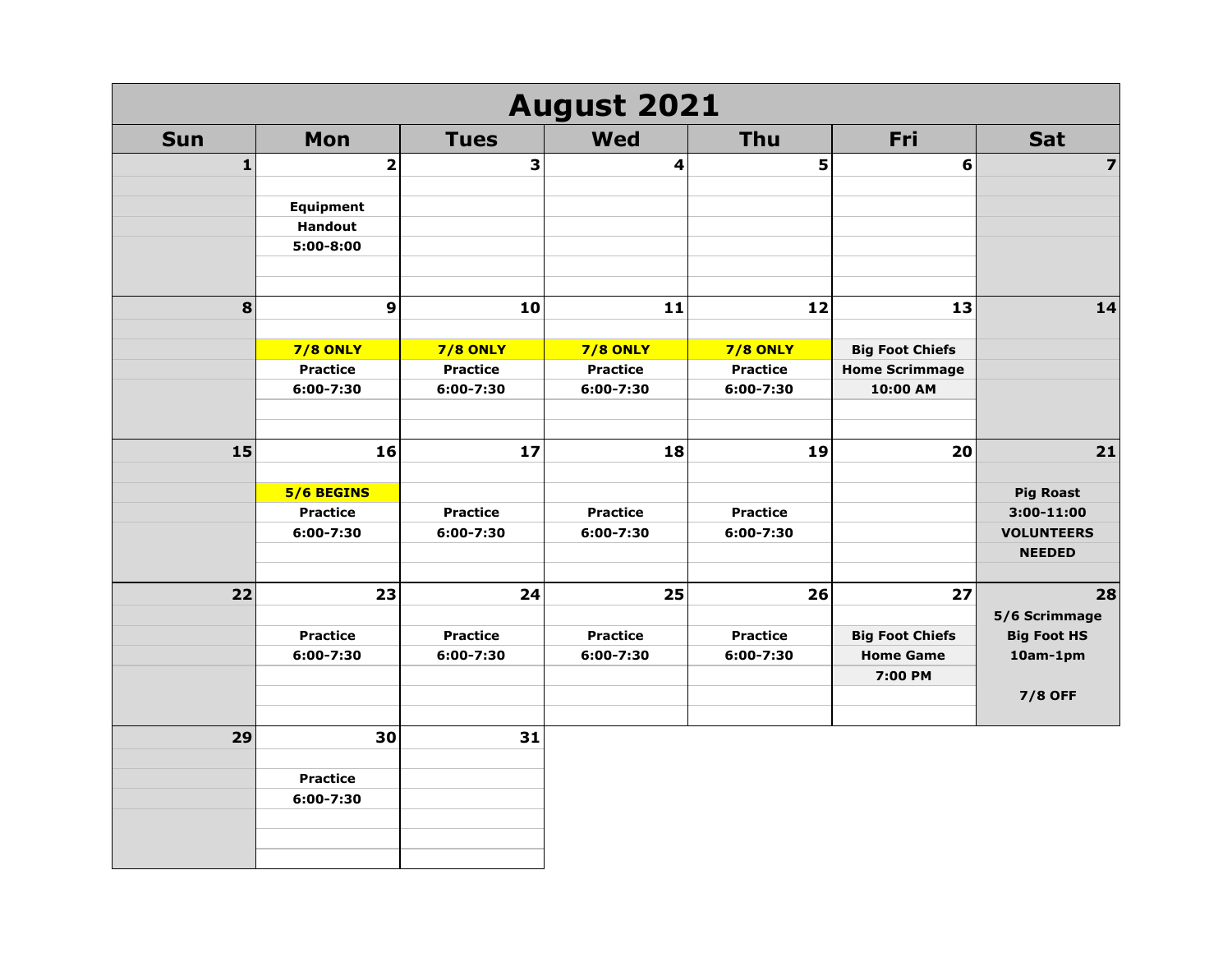| <b>September 2021</b> |                 |    |                         |                 |  |                         |                        |                                 |
|-----------------------|-----------------|----|-------------------------|-----------------|--|-------------------------|------------------------|---------------------------------|
| <b>Sun</b>            | Mon             |    | <b>Tues</b>             | <b>Wed</b>      |  | <b>Thu</b>              | Fri                    | Sat                             |
|                       |                 |    |                         | 1               |  | $\overline{\mathbf{2}}$ | 3                      | 4                               |
|                       |                 |    |                         |                 |  |                         |                        |                                 |
|                       |                 |    |                         | <b>Practice</b> |  | <b>Practice</b>         |                        | <b>5/6 OFF</b>                  |
|                       |                 |    |                         | 6:00-7:30       |  | 6:00-7:30               |                        |                                 |
|                       |                 |    |                         |                 |  |                         |                        | 7/8 Home Game                   |
|                       |                 |    |                         |                 |  |                         |                        | 815 Panthers                    |
|                       |                 |    |                         |                 |  |                         |                        | 12:00 PM                        |
| 5                     |                 | 6  | $\overline{\mathbf{z}}$ | 8               |  | $\mathbf{9}$            | 10                     | 11                              |
|                       |                 |    |                         |                 |  |                         |                        | 5/6 Home Game                   |
|                       | <b>Practice</b> |    |                         | <b>Practice</b> |  | <b>Practice</b>         | <b>Big Foot Chiefs</b> | <b>Edgerton</b>                 |
|                       | 6:00-7:30       |    |                         | 6:00-7:30       |  | 6:00-7:30               | <b>Home Game</b>       | 2:00 PM                         |
|                       |                 |    |                         |                 |  |                         | 7:00 PM                | 7/8 Home Game                   |
|                       |                 |    |                         |                 |  |                         |                        | <b>Harvard</b>                  |
|                       |                 |    |                         |                 |  |                         |                        | 12:00 PM                        |
| 12                    |                 | 13 | 14                      | 15              |  | 16                      | 17                     | 18                              |
|                       |                 |    |                         |                 |  |                         |                        | 5/6 Away Game                   |
|                       | <b>Practice</b> |    |                         | <b>Practice</b> |  | <b>Practice</b>         |                        | <b>Janesville Youth Complex</b> |
|                       | 6:00-7:30       |    |                         | 6:00-7:30       |  | 6:00-7:30               |                        | 10:30 AM                        |
|                       |                 |    |                         |                 |  |                         |                        | 7/8 Home Game                   |
|                       |                 |    |                         |                 |  |                         |                        | <b>Marengo</b>                  |
|                       |                 |    |                         |                 |  |                         |                        | 12:00 PM                        |
| 19                    |                 | 20 | 21                      | 22              |  | 23                      | 24                     | 25                              |
|                       |                 |    |                         |                 |  |                         |                        | 5/6 Away Game                   |
|                       | <b>Practice</b> |    |                         | <b>Practice</b> |  | <b>Practice</b>         |                        | <b>Janesville Youth Complex</b> |
|                       | 6:00-7:30       |    |                         | 6:00-7:30       |  | 6:00-7:30               |                        | 12:00 PM                        |
|                       |                 |    |                         |                 |  |                         |                        | 7/8 Away Game                   |
|                       |                 |    |                         |                 |  |                         |                        | 815 Panthers                    |
|                       |                 |    |                         |                 |  |                         |                        | 4:00 PM                         |
| 26                    |                 | 27 | 28                      | 29              |  | 30                      |                        |                                 |
|                       |                 |    |                         |                 |  |                         |                        |                                 |
|                       | <b>Practice</b> |    |                         | <b>Practice</b> |  | <b>Practice</b>         |                        |                                 |
|                       | 6:00-7:30       |    |                         | 6:00-7:30       |  | 6:00-7:30               |                        |                                 |
|                       |                 |    |                         |                 |  |                         |                        |                                 |
|                       |                 |    |                         |                 |  |                         |                        |                                 |
|                       |                 |    |                         |                 |  |                         |                        |                                 |